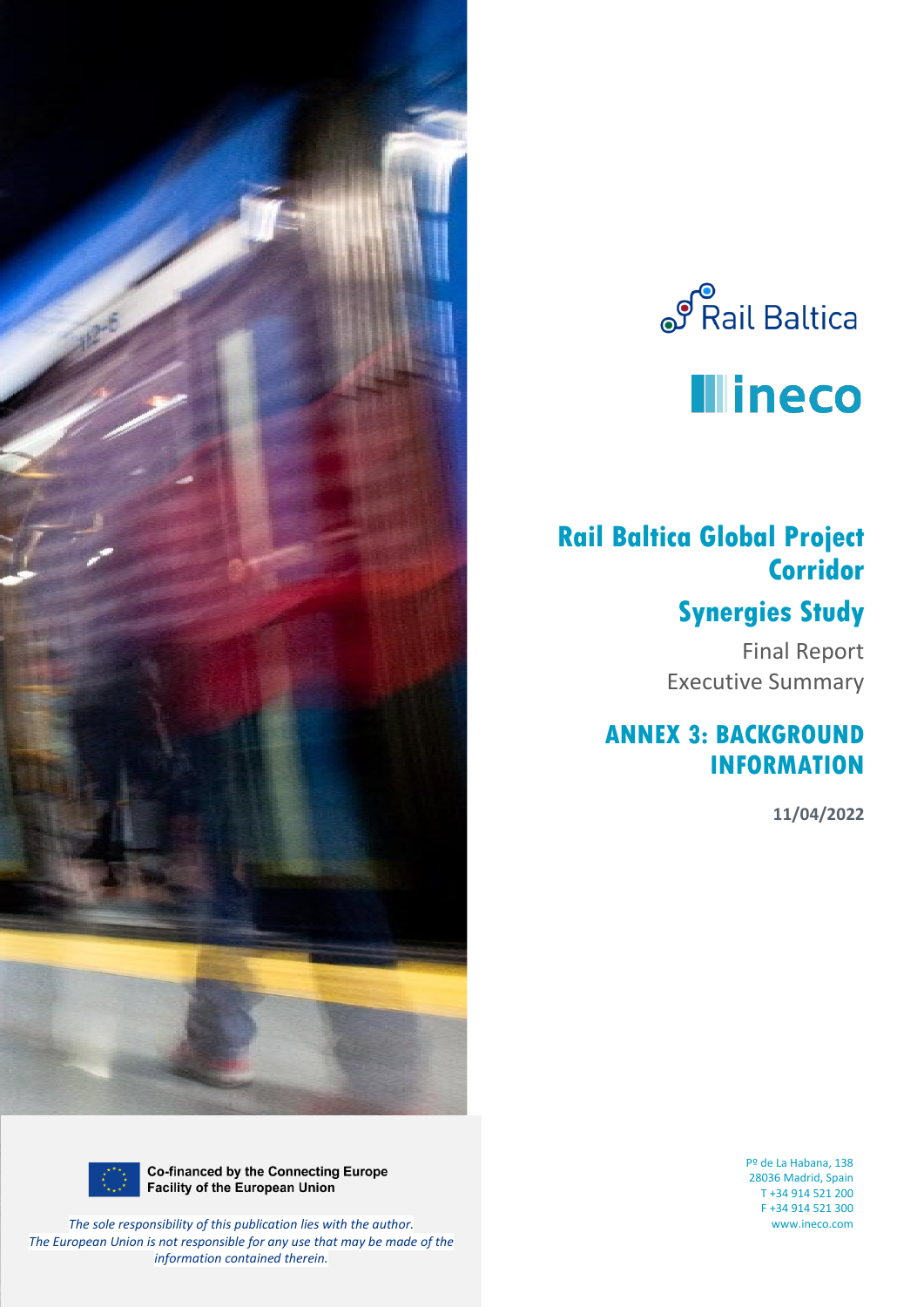

## **Illineco**

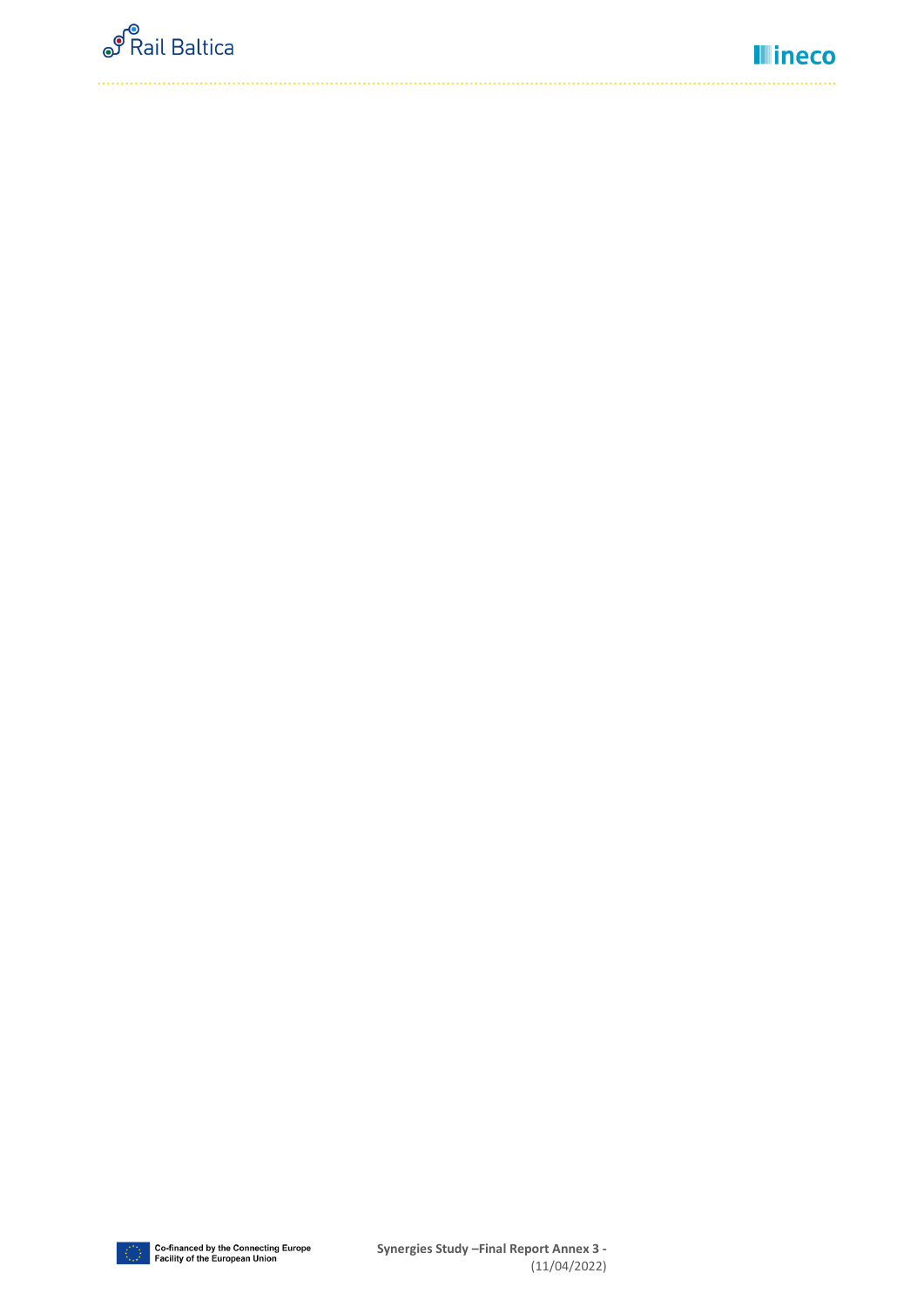

### TABLE OF CONTENT

**Illineco** 

|--|--|--|

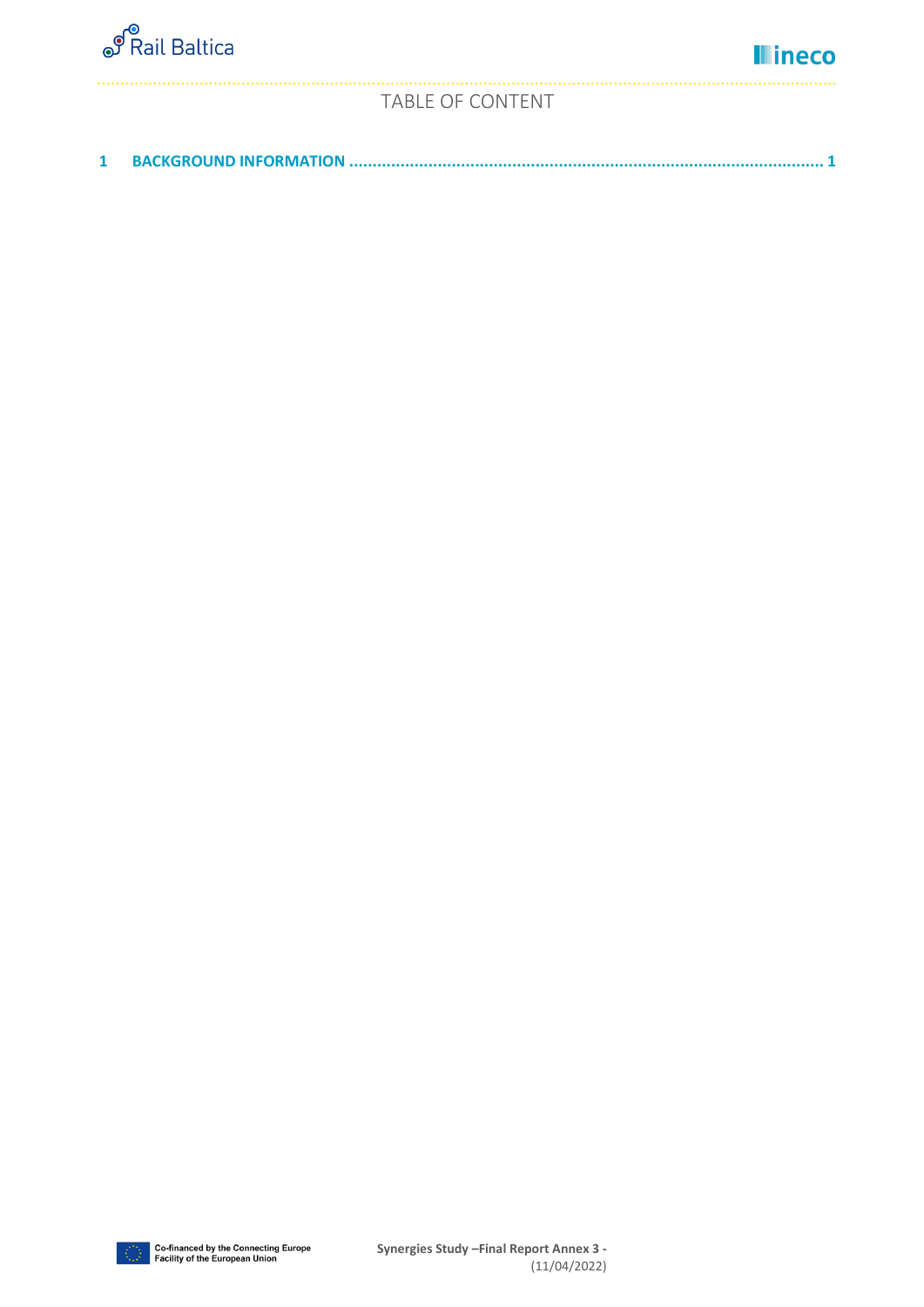## <span id="page-3-0"></span>**1 BACKGROUND INFORMATION**

The project has followed the delivery of the different work packages required in the terms of reference, following a bottom-up approach:

| Project Phase |                                   | <b>Work Packages and Content</b>                                                                                                                                                                                 |
|---------------|-----------------------------------|------------------------------------------------------------------------------------------------------------------------------------------------------------------------------------------------------------------|
|               | <b>INCEPTION</b><br><b>REPORT</b> | Overview of Synergies and Potential Impacts (WP1.1)<br>А.<br>Preliminary Review of International Experiences and Relevant Activities: Overview and<br>B.<br>Critical Discussion of Relevant Case Studies (WP1.2) |

#### **Meetings**

One-to-one thematic meeting were held during the development of the work packages in order to present the analysis developed by the consultant team and to validate the feasibility of the proposed synergies with the RB AS experts.

The following meetings were held during the development of the project:

- 2021\_10\_28: KOM
- 2021\_11\_08 Industrial
- 2021\_11\_12 Digital
- 2021 11 15 Energy, CCS
- 2021\_11\_23 Regional Impact and GVA stations
- 2021 11 25 Industry Day
- 2021 12 02 Inception Report review
- 2022\_02\_01 Commission Lead meetings
- 2021 12 17 Commission Lead meetings
- 2022 02 10 Commission Lead meetings
- 2022 03 04 Commission Lead meetings
- 2022\_03\_15 Commission Lead meetings
- 2022 03 18 4. Corridor Synergies (presentation on pre-final deliverable) CORG MARCH 18 Meeting

#### **Literary review/ Referenced documents**

The following documents were facilitated, in order to assess whether proposed synergy proposals could be captured without significant change in terms of project timeline and or costs:

#### **Literary review**

- Cost-Benefit Analysis, 2017
- Infrastructure Management Study, 2019
- Rail Baltica Operational Plan, 2018
- Piggyback Transportation Services, 2020
- RB-Airport-integration-feasibility-study
- RG180416C\_RB\_Tallinn-Tram\_Final-report\_English
- Parnu Rail freight terminal 20190307\_Final-Report
- Riga-Node-Study-Final-report
	- Rail Baltica Design Guidelines:
		- RBDG-MAN-011-0103\_ChangeManagementProcedure
		- RBDG-MAN-012-0106 GeneralRequirements Redacted
		- RBDG-MAN-013-0105 RailwayAlignment